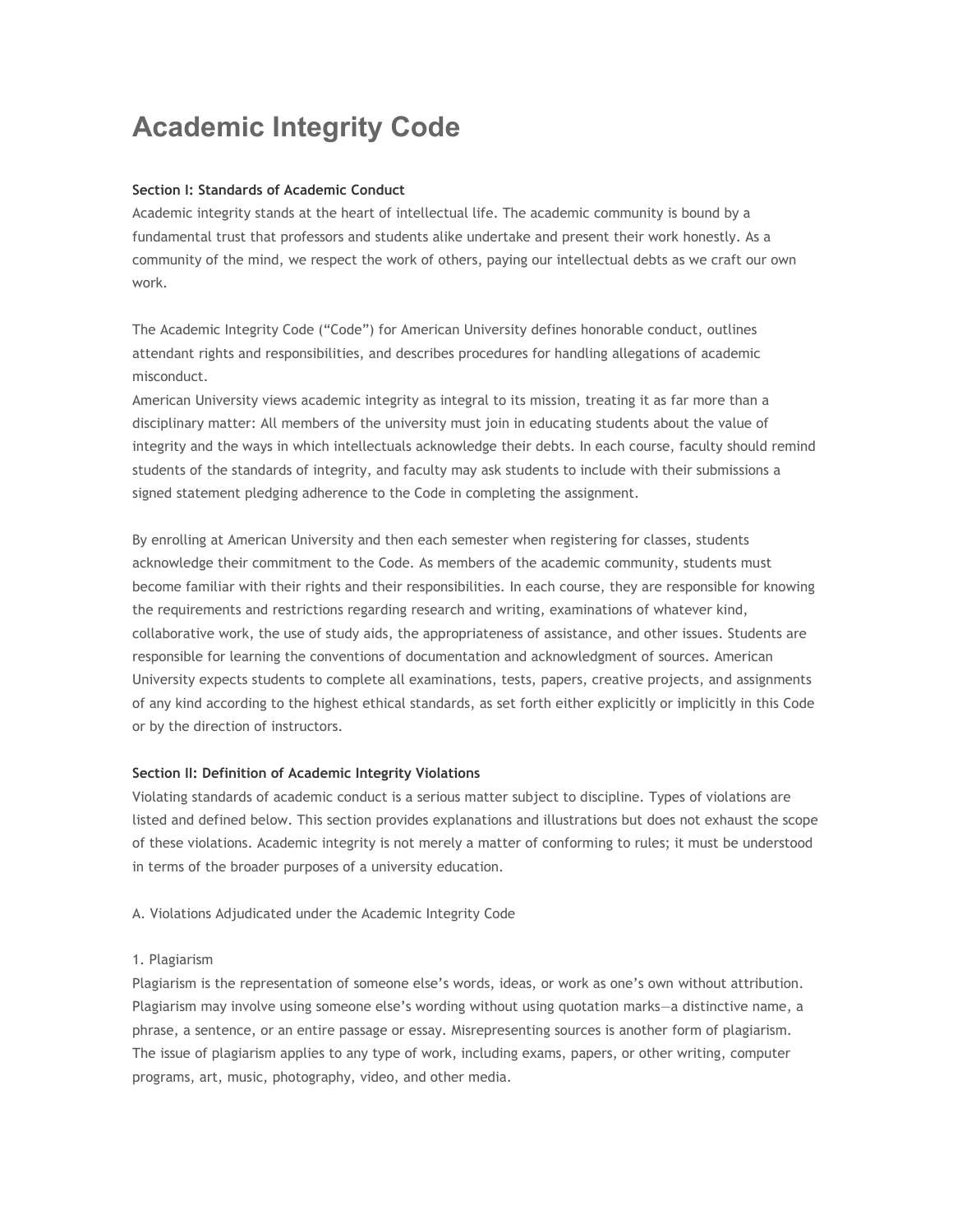## 2. Inappropriate Collaboration

Inappropriate collaboration occurs when work that the professor presumes is original to the student is in fact the product of collaboration so close that the originality is no longer individual to the student. Professors often expect students to study together, to brainstorm together, and to read and criticize each other's work; group projects also require much collaboration. However, these forms of appropriate collaboration become inappropriate when the originality of the work is lost. In addition, for many assignments, such as take-home examinations and some homework assignments, professors specifically limit or restrict collaboration, requiring that all of the work is entirely the student's own. Before submitting work, students should clarify with their professors what forms of collaboration are appropriate for that assignment.

## 3. Dishonesty in Examinations (In Class or Take Home)

Dishonesty or cheating in examinations is the use of inappropriate or unauthorized materials, information, or study aids in a test. Unless the instructor directs otherwise, an examination is assumed to be solely a student's own work. No communication is allowed among students either through voice, written, electronic, or any other form of transmission, nor are students permitted to consult books, papers, study aids or notes without explicit permission. Dishonesty in examination includes but is not confined to copying from another's paper, giving or receiving unauthorized assistance, obtaining unauthorized advance knowledge of questions on an examination, and using mechanical or marking devices or procedures to achieve false scores on machine-graded examinations. Specific policies regarding examinations may vary with individual professors.

## 4. Dishonesty in Papers

Dishonesty in papers covers but is not limited to submitting material obtained from another person or company or purchased from either. All papers and materials submitted for a course must be the student's original work unless the sources are cited.

# 5. Work Done for One Course and Submitted to Another

This category of violation covers the presentation of the same work in more than one course at any time during a student's academic career without prior consent from both instructors. When incorporating their own past research into current projects, students must cite previous work. This requirement applies even when the work submitted had been originally for a project for another institution. When the previous instructor cannot be consulted, faculty may permit such a submission.

## 6. Fabrication of Data

Fabrication is the falsification, distortion, or invention of any information or citation in academic work. Examples include, but are not limited to, inventing a source, deliberately misquoting, or falsifying numbers or other data.

# 7. Interference with Other Students' or Scholars' Work

Interference with the work of others covers but is not limited to acts that deny others access to scholarly resources, or deliberately impede the progress of another student or scholar. Examples include sabotaging laboratory experiments or research, giving misleading information, knowingly deceiving other members of a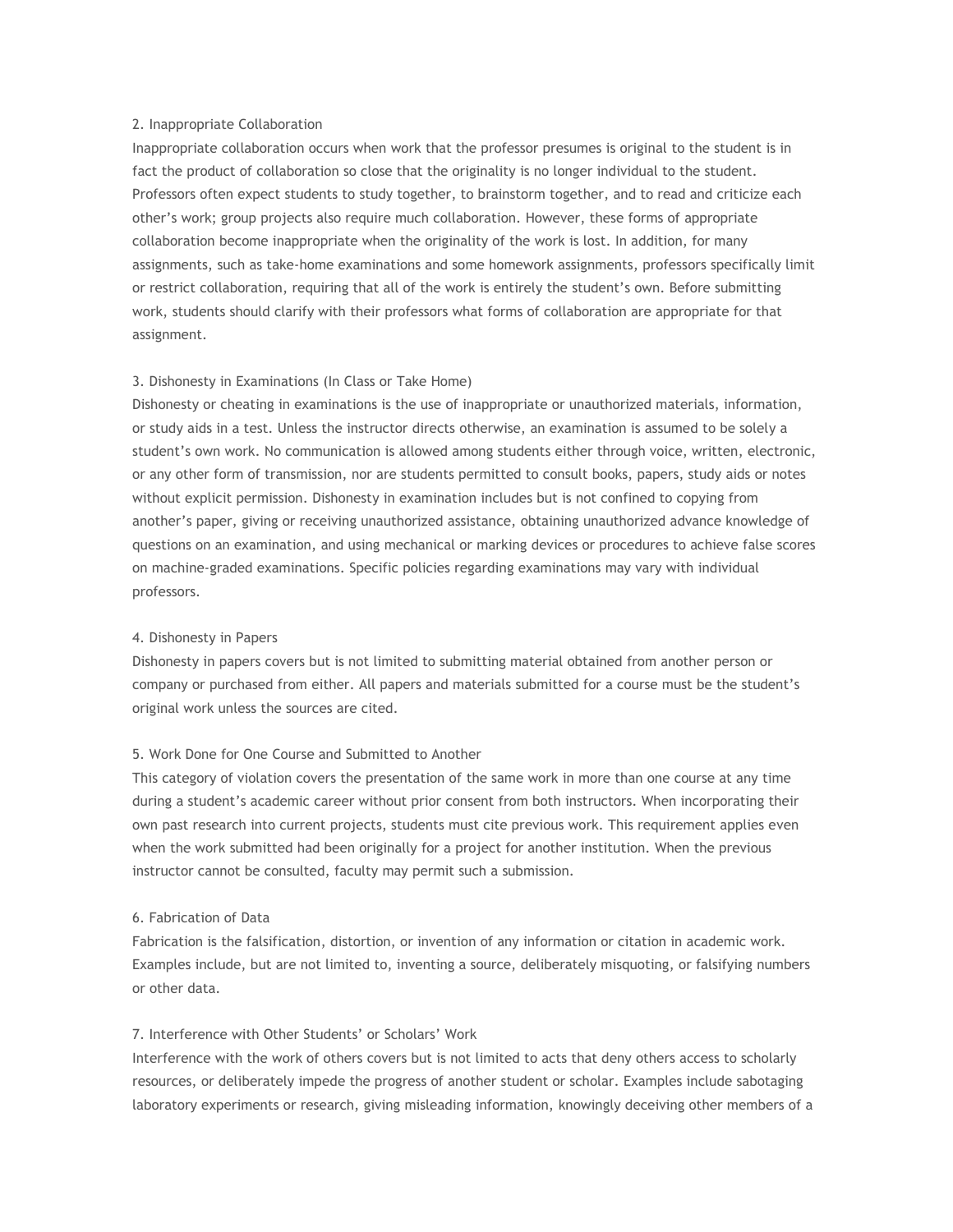project team or group, disrupting class work, making library material unavailable to others, or altering the computer files of another.

#### 8. Bribes, Favors, and Threats

Students may not bribe, offer favors to, or threaten anyone with the purpose of affecting a grade or the evaluation of academic performance.

#### 9. Other Academic Misconduct

No specific set of rules or definitions can embrace every act of academic misconduct. A student who employs any form of academic deceit has violated the intellectual enterprise of the university.

#### B. Violations Adjudicated Elsewhere

## 1. Copyright Violations

Copyright laws must be observed. These laws govern practices such as making use of printed and electronic materials, duplicating computer software, photoduplicating copyrighted materials, and reproducing audio visual works. The Student Conduct Code prohibits theft and the unauthorized use of documents and requires adherence to local, state, and federal law. These provisions will be enforced through the Student Conduct Code.

#### **Section III: Adjudication of Academic Integrity Offenses**

#### A. Jurisdiction

1. The Academic Integrity Code applies to all students enrolled at American University, except students at the Washington College of Law ("WCL"). WCL has a separate Honor Code and process for handling academic misconduct.

2. In cases where a combination of violations of academic and nonacademic regulations is alleged, students are subject both to the Academic Integrity Code and the Student Conduct Code.

3. Most charges of Academic Integrity Code violations are brought by the university faculty. Staff, students or others wishing to bring charges must identify themselves and work through the faculty member in whose course or academic activity the alleged Code violation has occurred. In unusual circumstances, students, staff, or others may bring suspected charges to the dean's office. At the discretion of the dean, the dean's office may initiate charges.

4. Each major teaching unit ("School or College") will have an Academic Integrity Code Administrator ("AIC Administrator") designated by the dean to manage the adjudication process. An AIC Administrator is usually a member of the dean's staff.

5. To advise the dean in evaluating certain charges and determining actions to be taken, each School or College has an Academic Code Review Panel ("Panel") with a minimum of two faculty and one student. The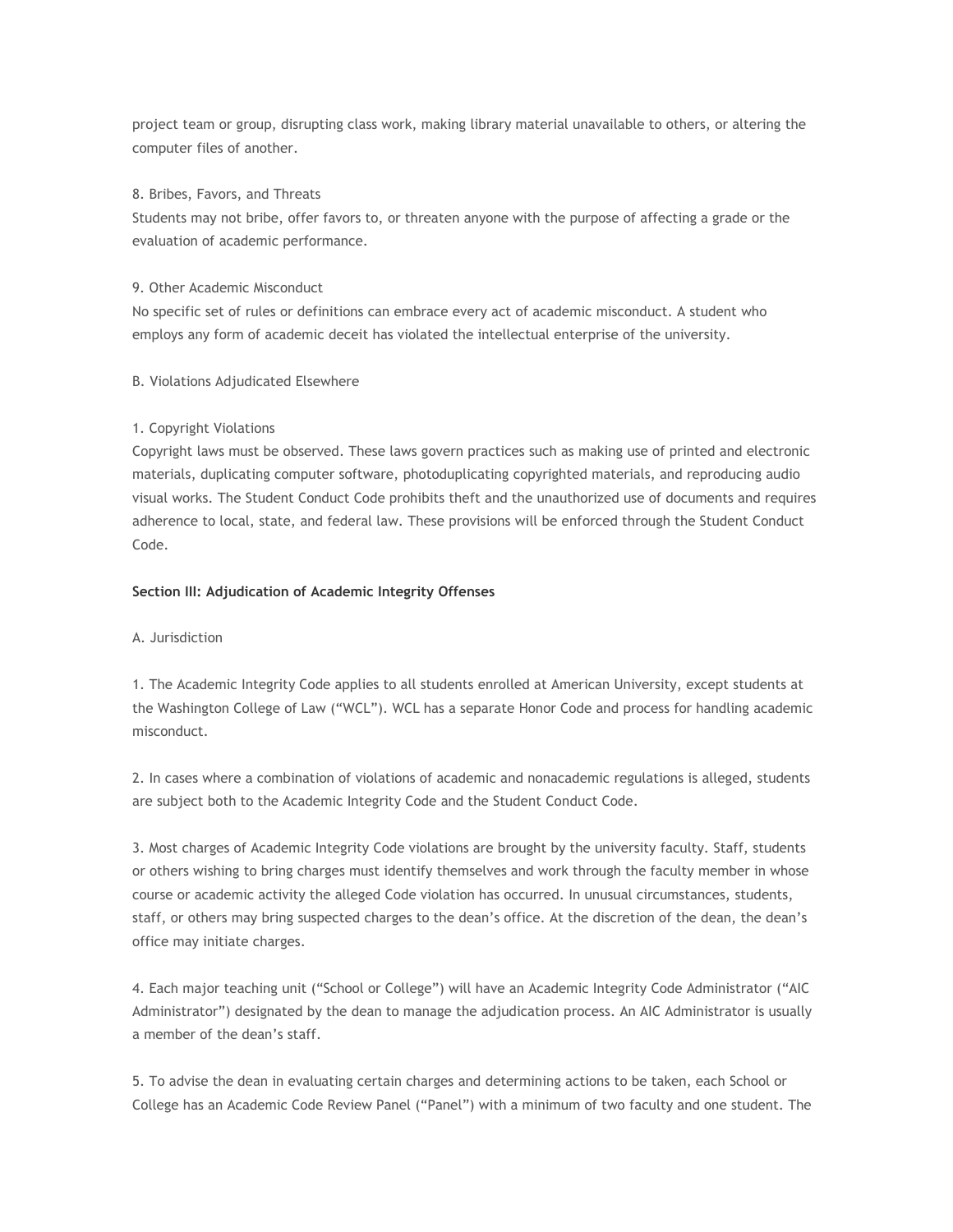Panel may be a standing or ad hoc committee of the major teaching unit.

#### B. The Adjudication Process

The adjudication process assigns specific roles and jurisdiction to the faculty and to the dean's office.

## 1. Faculty Jurisdiction

When convinced that a possible violation was an honest mistake rather than purposeful dishonesty, a faculty member may use the occasion to educate the student about acceptable standards for academic work. In such cases, the faculty member could, for example, require the student to rewrite or correct the original assignment, or to submit a substitute assignment. A faculty member may not, however, fail or level other grading penalties against the student for the assignment or for the course, but must send the case to the dean when seeking these sanctions. Referring the case to the dean's office ensures that the student receives due process for potential disciplinary action and allows the university to check for repeat offenses. In all cases, the faculty member is encouraged to consult with the AIC Administrator, who can provide guidance on the Code and can help evaluate and locate evidence of a possible violation.

# 2. Administrative Jurisdiction

In all other circumstances, when the faculty member believes that a case may be due to purposeful dishonesty, the following procedures will be observed:

a. Faculty members reporting an allegation of dishonesty to the AIC Administrator should do so normally within 10 business days from the date of discovery of the alleged dishonesty, supported by appropriate documentation.

b. At their discretion, faculty members may discuss the alleged misconduct with the student before the case is adjudicated. Faculty members, however, may not submit grades for the work in question or for the course until the case has been adjudicated. If the semester grades must be submitted before the adjudication process is complete, the faculty member should consult with the AIC Administrator about the proper grade notation.

c. After consulting with the faculty member, the AIC Administrator will promptly notify the student of the charge in writing and will arrange to discuss the charge with the student at a preliminary meeting. The AIC Administrator also will report the complaint to the chair of the department in which the alleged violation occurred. If the student is a member of another teaching unit, the AIC Administrator also will report the complaint to the student's dean.

d. At the preliminary meeting, the student will be presented with the charge and the evidence, advised of the Code procedures, apprised of sanction options, and given the opportunity to respond. Either at the meeting or within five (5) business days, the student must submit a written statement that (i) accepts or denies responsibility for the charge, (ii) explains what occurred and why, and (iii) elects to resolve the case through a decision by the AIC Administrator or through a Panel hearing. The student's signed statement will become additional evidence in the case. If the student fails to attend this preliminary meeting, the AIC Administrator may proceed with the process as appropriate.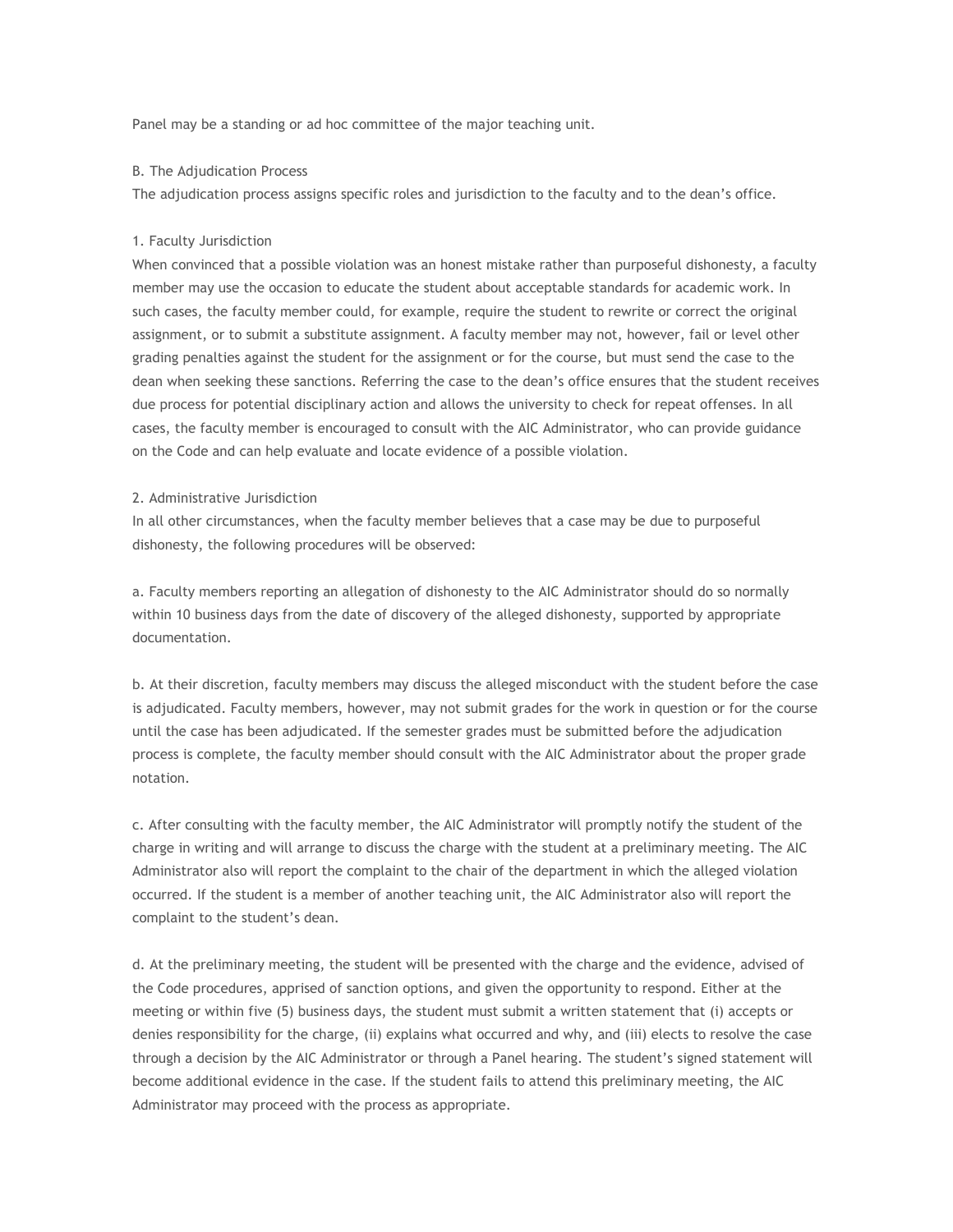e. By electing a decision by the AIC Administrator, students waive the right to a hearing before the Panel. The AIC Administrator will arrange a meeting as soon as possible. If both the student and the AIC Administrator agree, a preliminary meeting may proceed directly into the next phase of adjudication. If the issue cannot be resolved in one meeting, the AIC Administrator may request additional meetings with the student.

f. The AIC Administrator may refer the case to a panel for decision, even if the student has elected decision by the AIC Administrator.

3. Decision by AIC Administrator

a. If the AIC Administrator adjudicates the case, the AIC Administrator will impartially gather evidence from the student, the complainant, and other appropriate parties and sources.

b. The AIC Administrator will review the evidence and findings with the student. The student will have an opportunity to respond to the evidence and may call witnesses. If the student fails to attend any part of this phase of the case, the AIC Administrator may proceed as appropriate.

c. At the conclusion of the process, the AIC Administrator will submit a written recommendation with supporting rationale for the findings and sanctions to the dean of the major teaching unit in which the alleged offense occurred.

d. The dean may affirm or modify the AIC Administrator's recommendation or remand the case with instructions for further action. The dean's decision is final and may not be appealed unless the sanctions include a permanent notation to the student's academic record (III.C.2.b-d).

# 4. Academic Code Review Panel

The following procedures will be observed by the Academic Code Review Panel:

a. Upon determining that a case should proceed to a Panel, the AIC Administrator will convene a Panel, convey the charge and the evidence, give guidance about the hearing process, and serve as a resource during the panel proceedings. The AIC Administrator may remain present during the Panel's closed sessions. A faculty member will chair the Panel proceedings.

b. All Panel hearings will be closed to the public.

c. All Panel decisions related to the hearing process are by majority vote.

d. In cases in which a Panel member has a conflict of interest, the member will be excused from participation and replaced by a new member.

e. The student charged will have the opportunity to answer the charges.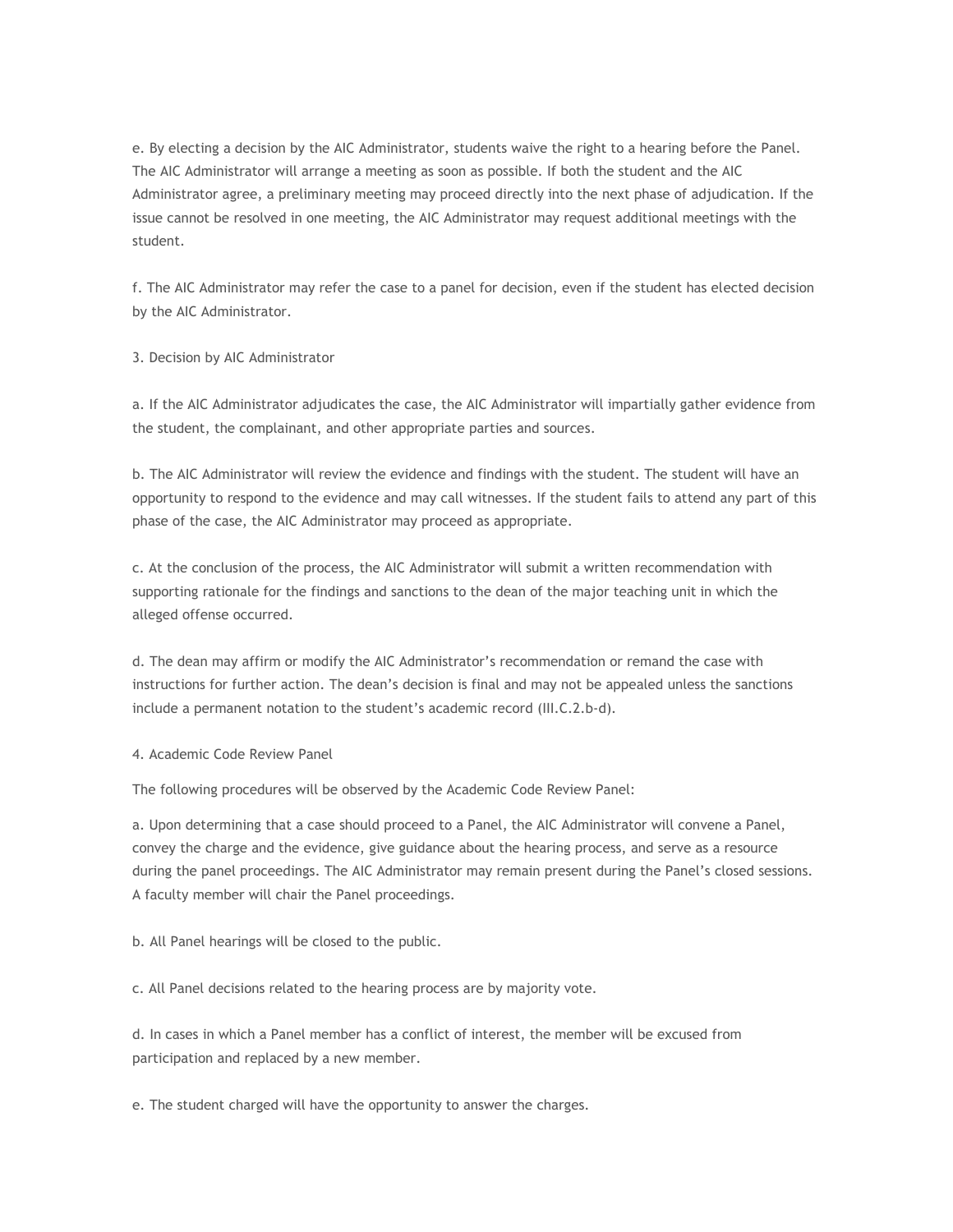f. The faculty member making the charge should be given the opportunity to be present or available to support the charge.

g. Witnesses may be called by the parties or by the Panel. The Panel may limit the number of witnesses for such reasons as redundancy or irrelevancy. Witnesses will be excluded from the hearing until testimony is to be presented. All parties present may question the witnesses.

h. During the proceeding and prior to the Panel's closed session, any relevant party may submit evidence or suggest an appropriate sanction.

i. At the end of the hearing, the Panel will meet in closed session and decide whether the student is responsible for the Code violation.

j. If the student is found responsible, the Panel will proceed to the sanction phase, at which point the AIC Administrator will disclose the student's prior record of academic violations, if any.

k. The Panel will submit a written recommendation with supporting rationale for its findings and sanctions to the dean of the major teaching unit in which the alleged offense occurred.

l. The dean may affirm, modify, or reject the Panel's recommendation. The dean's decision is final and may not be appealed unless the sanctions include a permanent notation of the AIC violation to the student's academic record (III.c.2.b-d).

## 5. Other Adjudication Issues

a. The standard of proof for any instance of academic dishonesty will be clear and convincing evidence—a measure of proof that produces a firm belief in the allegations presented. It is more than the standard of "preponderance of the evidence" and less than the standard of "beyond a reasonable doubt."

b. If the student fails to attend any scheduled meeting, the time and place of which have been made known in advance, the Panel or the AIC Administrator may hear the case in the student's absence.

c. Because the purpose of this adjudication process is to provide a fair review of alleged violations of this Code rather than a formal legal proceeding, participation of persons acting as legal counsel is not permitted.

d. A student may be accompanied by a supporter throughout the process. The supporter's role is limited to personal consultation. The supporter may not represent the student, speak in adjudication meetings or hearings, or question witnesses. The supporter must be a current American University student, faculty, or staff member who is not involved in the alleged violation.

e. All participants must provide truthful testimony. Participants who fail to do so may be subject to disciplinary charges.

f. Any participant whom the AIC Administrator deems disruptive to the adjudication process will be removed from the proceedings for their duration.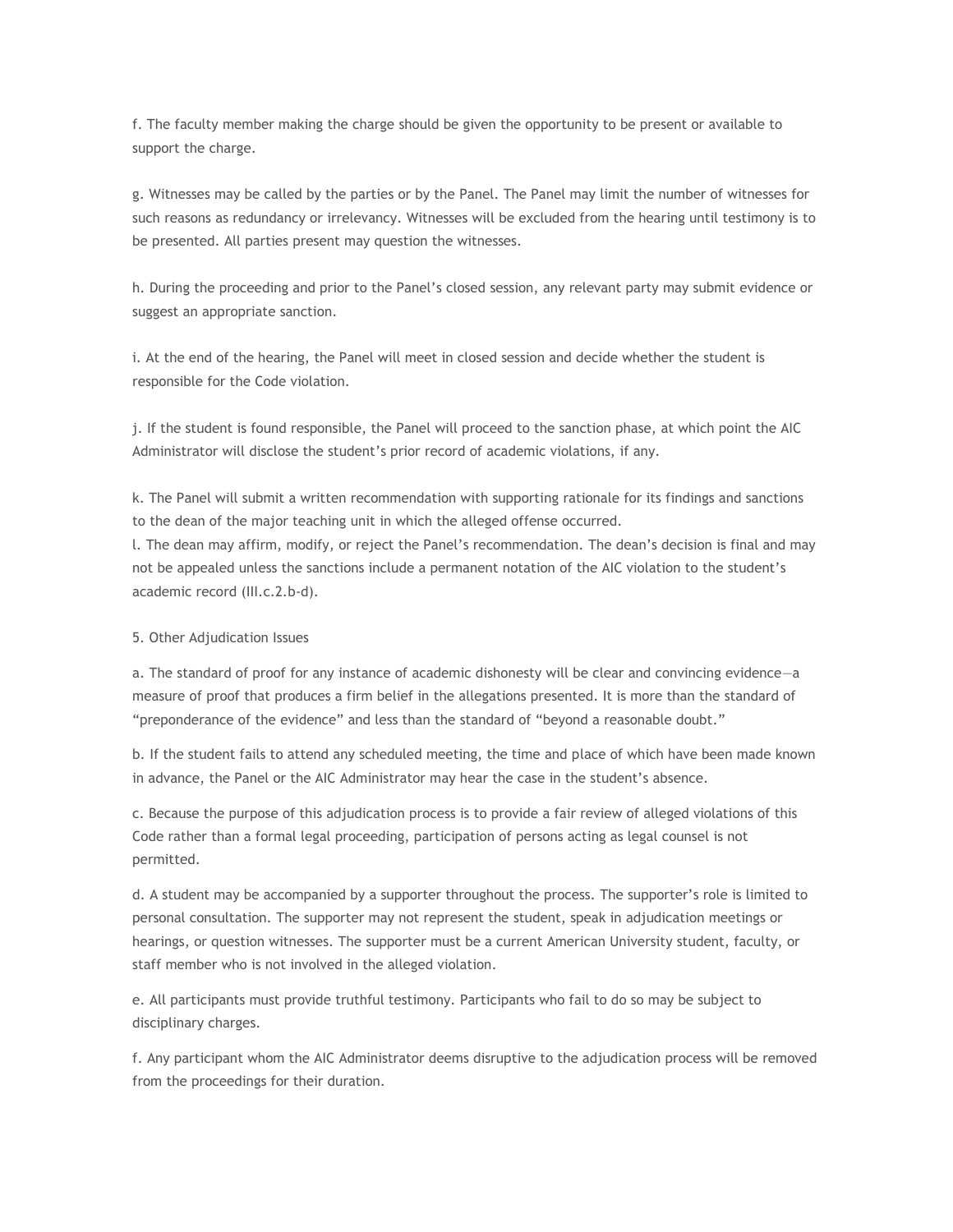# C. Sanctions

1. Violations of the Academic Integrity Code will be treated seriously, with special attention to repeat offenders. In assigning a sanction, the dean will take into account the seriousness of the offense, the particular circumstances of the case, and the student's class year (freshman, sophomore, graduate, and so on). Cases involving repeat offenders or especially serious offenses will result in suspension or dismissal in combination with other sanctions.

2. Sanctions for an AIC violation may include one or more of the following:

a. A failing grade of F or ZF for the course in which the offense occurred.

b. A failing grade of F or ZF for the course in which the offense occurred. A notation of the Code violation will be entered on the student's permanent record.

c. Suspension for one or more academic terms, including the term in which the offense occurred. A notation of the Code violation will be entered on the student's permanent record.

d. Dismissal (for a specified term or permanently) from the university. A notation of the Code violation will be entered on the student's permanent record.

e. Other sanctions as appropriate, including, for example, remedial work, a lower course grade, and so on.

3. Before implementing sanctions, the dean may consult with the faculty member, the student's dean, and other relevant university officials or parties. For sanctions applied to a student enrolled in another major teaching unit, the dean handling the case will seek concurrence of the student's dean before implementing sanctions. Concurrence need not be sought if the student is a double major.

4. For suspensions and dismissals, the appropriate academic action will be taken by the dean of the major teaching unit to which the student belongs.

5. Withdrawal is not permitted either from a course in which a suspected AIC infraction has been discovered or from the university in such instances. No refund or cancellation of tuition or fees will be permitted in such cases.

6. Students receiving a failing grade for a course due to a Code violation will not be eligible to receive Freshman Forgiveness for that course.

D. Notifications and Appeals

1. The dean or the AIC Administrator will notify the student in writing of the findings and sanction, if any. The results of the case will be shared with other university officials determined to have a legitimate need to know in accordance with the Confidentiality of Student Records policy.

2. In cases concerning notation to the permanent record, students will be notified in writing of their right of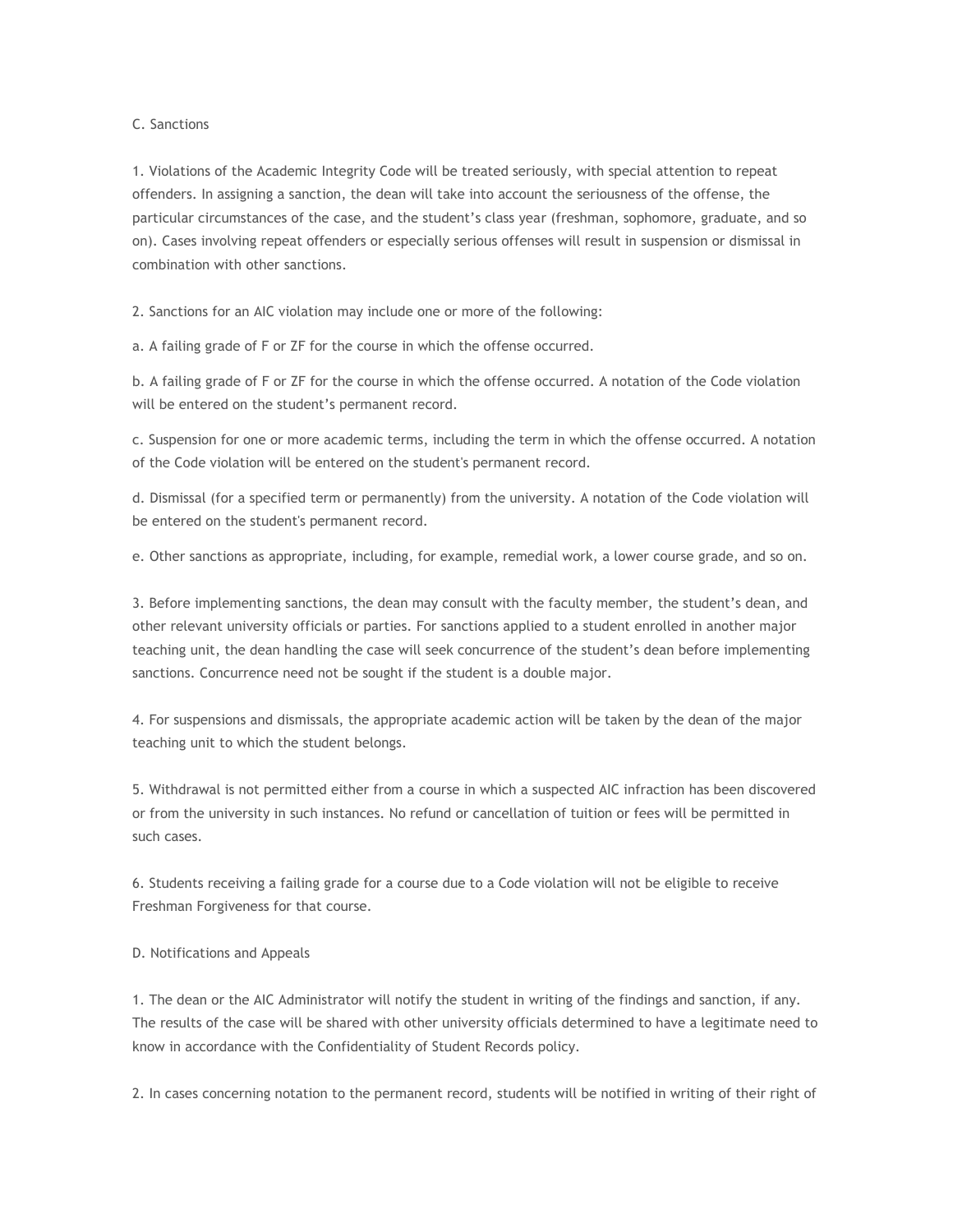appeal. Appeals must be made in writing to the Provost within ten (10) business days after the date of written notice is delivered to the address on record for the student. Appeals are limited to the following grounds: new evidence that was not available at the time of the adjudication of the case and that may affect the outcome of the case, improper procedure that materially and adversely affected the earlier outcome of the case, and excessive sanction. Appeals will be reviewed by the Provost who may consult the written record of the case, the appeal request, and any person involved in the adjudication process or other appropriate party. The Provost may affirm, modify, or remand the case to the dean with instructions for further action. The Provost's decision is final.

3. The implementation of a suspension or dismissal will be deferred while an appeal is pending, unless the Provost finds that the continued presence of the student on campus poses a substantial threat to himself or herself, to others, or to the stability of normal university functions. During the appeal a restriction will be placed on the student's record that will prevent registration for classes or requests for transcripts.

#### E. Suspension and Dismissal

The decision as to whether suspension or dismissal is appropriate depends on the circumstances of each case.

1. Suspension is effective for not less than the session in which action is taken or for not more than one calendar year. The length of a suspension will be specified at the time the action is taken. A suspended student is ordinarily entitled to resume studies in the same School or College at the end of the suspension provided the student has satisfied all requirements that were imposed by the dean.

2. Dismissal is reserved for serious violations of rules and regulations, and when circumstances indicate that a student's association with the university should be terminated in the interests of maintaining the standards of behavior and conduct normally expected in a university community. A student who has been dismissed but who has not been denied the privilege of returning to the university may apply for readmission after one calendar year. The calendar year begins on the final day of the session during which the dismissal was implemented. Readmission applications are evaluated based on the total record of the student and consistent with the admission practices in effect at the time of application. A readmitted student is governed by the academic requirements in effect at the time of readmission.

## **Section IV: Records of Disciplinary Actions**

A. When a case is referred an academic disciplinary file will be created.

1. If the case results in a finding of "not responsible," the file will be voided. A voided file will be so marked, will not constitute academic disciplinary records, and will not be kept with the student's academic files. Voided files that are retained will be for administrative purposes.

2. If the case results in a "responsible" finding, the file will be retained as an academic integrity disciplinary record.